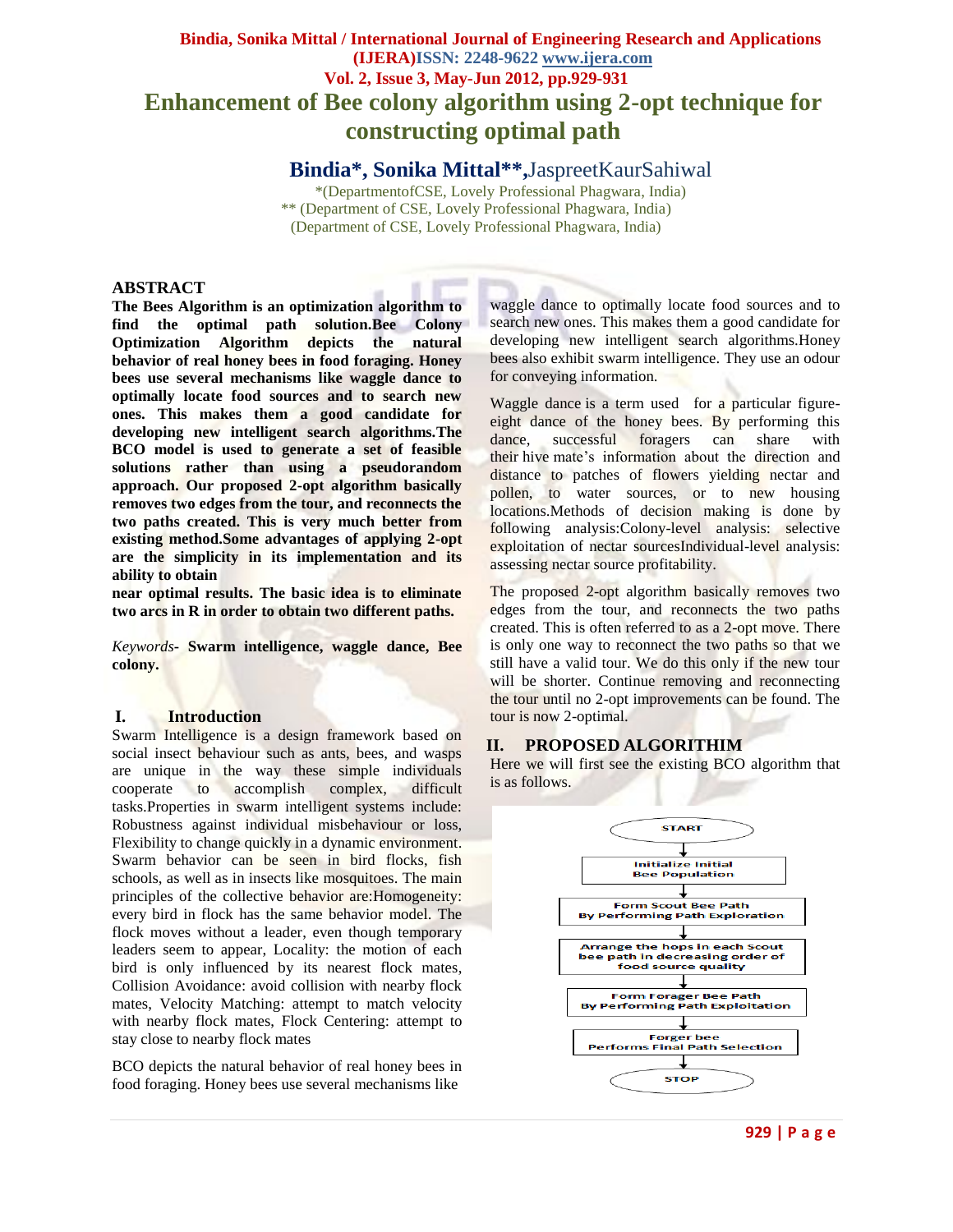## **Bindia, Sonika Mittal / International Journal of Engineering Research and Applications (IJERA)ISSN: 2248-9622 www.ijera.com Vol. 2, Issue 3, May-Jun 2012, pp.929-931**

BCO ALGORITHIM:-

#### **procedure**BCO

Initialize\_Population( )

**while**stop criteria are not fulfilled **do**

**while**all bees have not built a complete path **do**

Observe\_Dance( )

Forage\_ByTransRule( )

Perform\_enhanced2-Opt()

Perform\_Waggle\_Dance ( )

**end while**

**end while**

**end procedure** BCO

ENHANCED2-OPT () ALGORITHM:-

This function returns a new graph $G_{\text{new}}$  from G with set of m cities in V and a revised set of edges  $E<sub>new</sub>$ .

**{** traversingalgo ();

array [pointer][data\_elements]; //data elements= edges weight//

bubble\_sort(data\_elements); //for each node//

```
Set SL \leftarrow \{\}
```
for  $i = 1$  to m.

 $\{$ 

SL ← SL ∪ Extract e  $_{i,i}$  of top two elements (connected edges of  $v_i$ )) where  $v_i \in V$ 

// don't consider  $e_{i,j}$  or  $e_{j,i}$  already in SL

# }

}

2-OPT HEURISTIC EXAMPLE:-



# **III. METHODOLOGY**

The technique for TSP -2-opt is one of the most famous simple local search algorithms that was first proposed as edge exchange algorithms.It deletes two edges, thus breaking the tour into two separated paths, and then reconnects these two paths to form another possible tour. The new proposed approach works by taking into account only 2 minimum weight edges form each node and not considering the other ones. This can be useful to avoid huge amount of calculations in case of finding shortest distance in a graph containing large number of nodes.

## **RESEARCH DESIGN**:

1) Study of swarm intelligence in which Bee Colony Optimization is chosen.

2) The applications of BCO are studied and concluded that it can be applied to find the shortest distance of a graph.

3) The different heuristics for finding shortest distance are studied in which 2-Opt is considered for developing a new algorithm for shortest distance using BCO.

4) Implementation of the algorithm and comparative study is done.

#### **GANTT CHART:-**